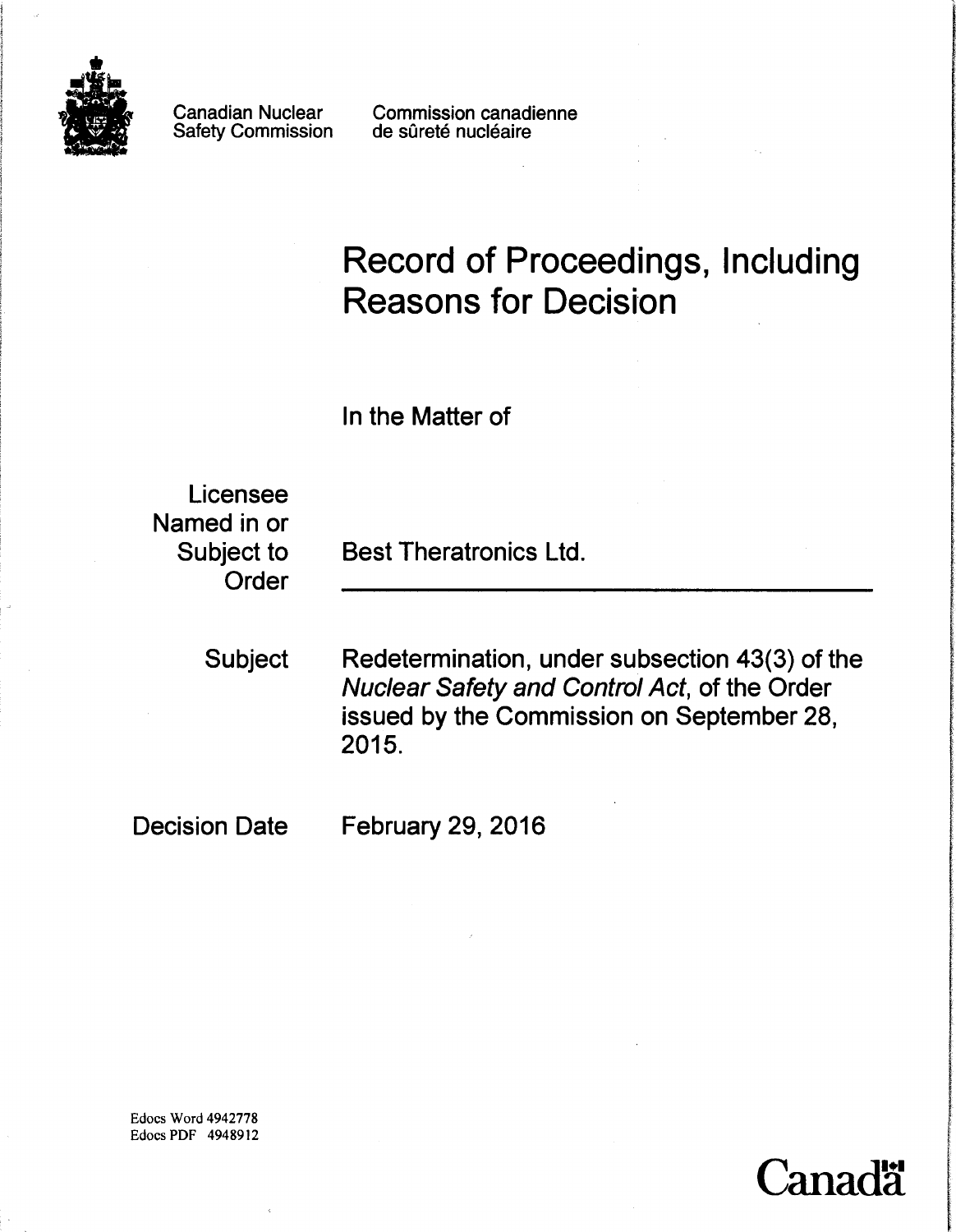## **RECORD OF PROCEEDINGS**

| Purpose:          | Redetermination, under subsection 43(3) of the <i>Nuclear</i><br>Safety and Control Act, of the Designated Officer Order<br>amended by the Commission on September 28, 2015 |
|-------------------|-----------------------------------------------------------------------------------------------------------------------------------------------------------------------------|
| Date of decision: | February 29, 2016                                                                                                                                                           |
| Location:         | <b>Canadian Nuclear Safety Commission (CNSC)</b><br>280 Slater St., Ottawa, Ontario                                                                                         |
| Member present:   | M. Binder, Chair                                                                                                                                                            |

**Order:** Amended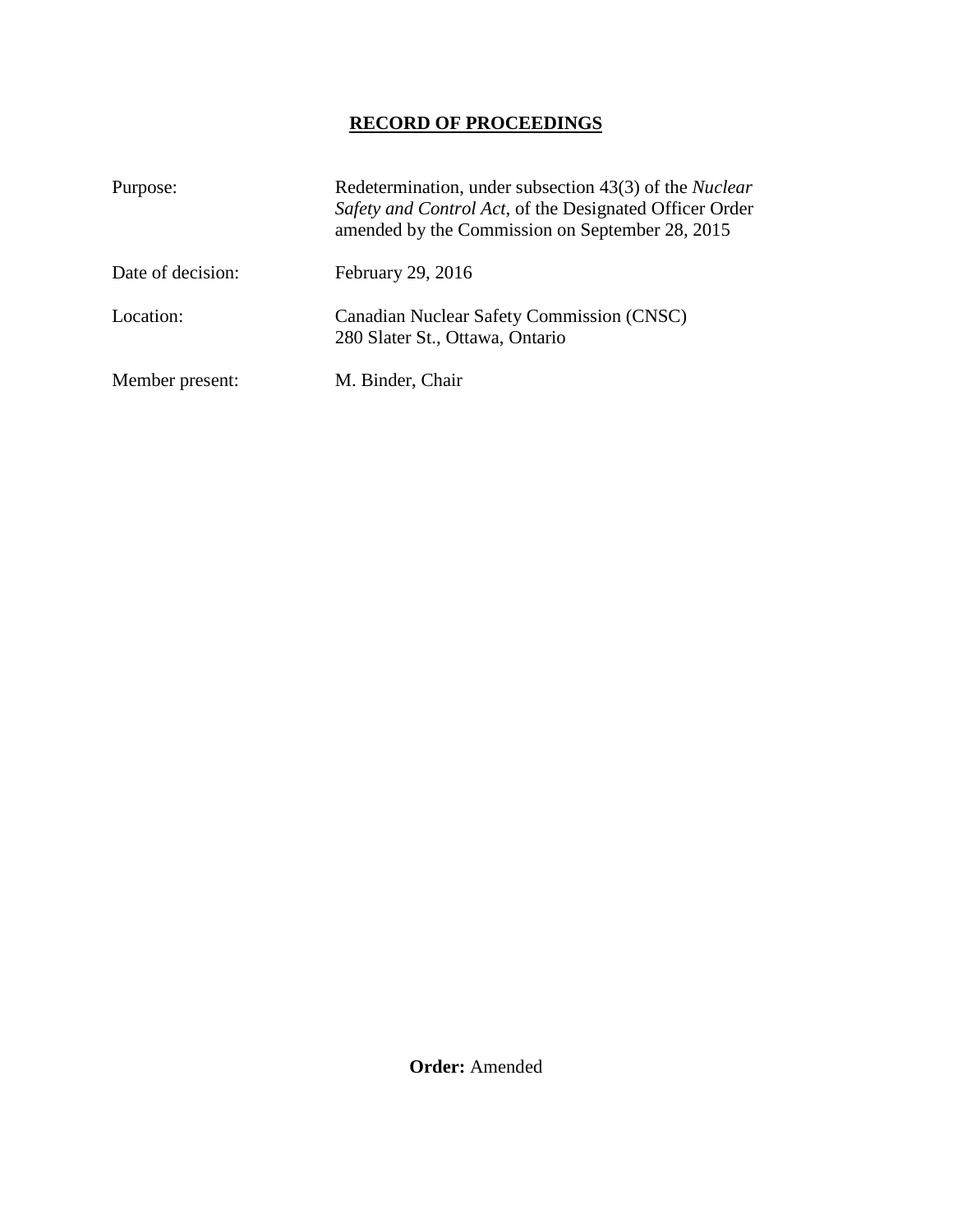## **Table of Contents**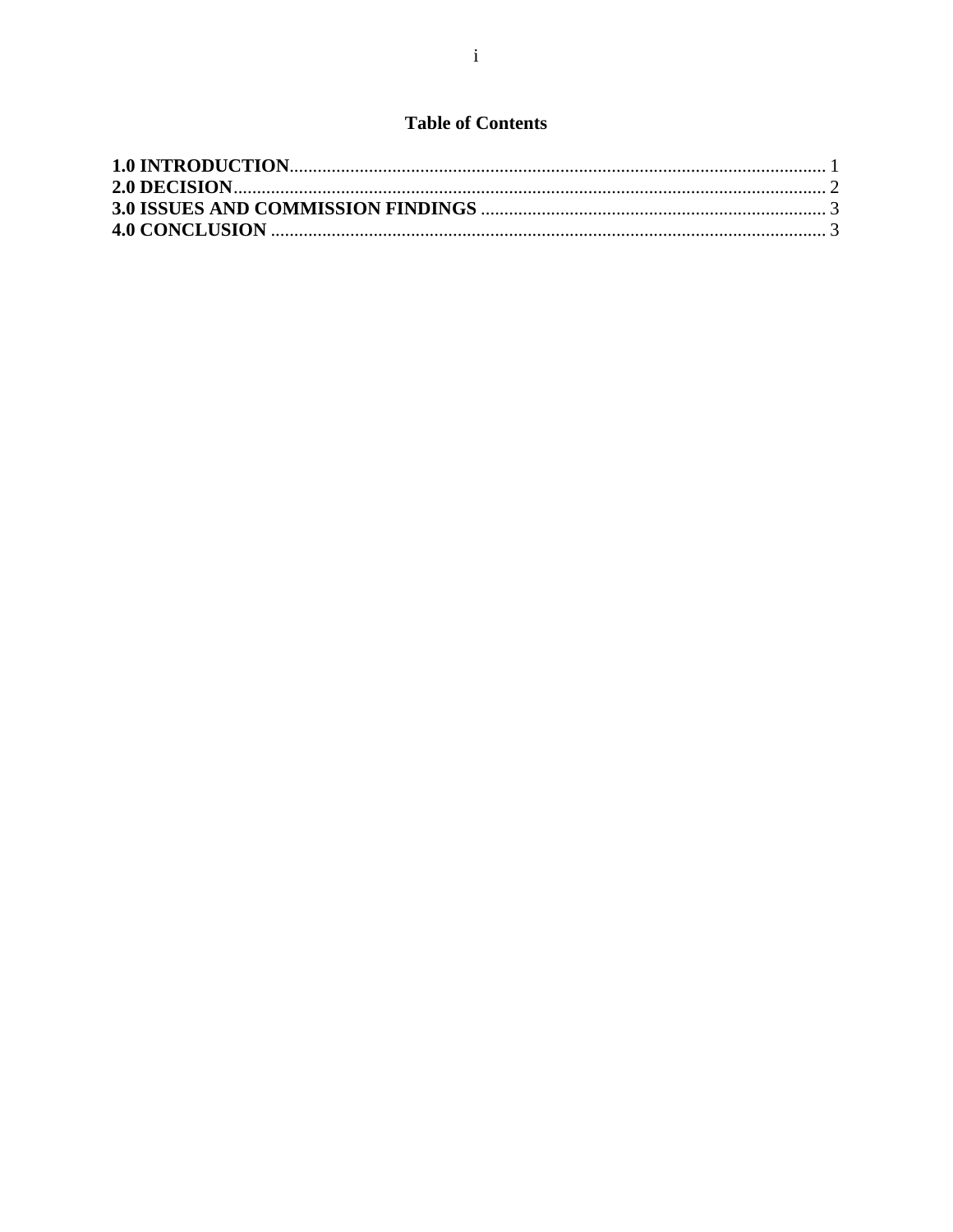### <span id="page-3-0"></span>**1.0 INTRODUCTION**

- [1](#page-3-1). The Canadian Nuclear Safety Commission<sup>1</sup> (CNSC), under subsection 43(3) of the *Nuclear Safety and Control Act[2](#page-3-2)* (NSCA), is considering a redetermination on its own initiative in light of new developments in regards to the Designated Officer Order (Order) issued to Best Theratronics Limited (BTL) on August 24, 2015 and subsequently amended by the Commission on September 28, 2015.
- 2. Condition 4 of the Order issued to BTL in August 2015 was amended by the Commission in September 2015 as follows:

"Best Theratronics Ltd. is to dispose of or transfer sealed sources at the BTL facility located at 413 March Road to a licensed facility by June 1, 2016, to dispose of or transfer prescribed equipment containing radioactive sources at the BTL facility located at 413 March Road to a licensed facility by February 1, 2016, and to dispose of or transfer depleted uranium at the BTL facility located at 413 March Road to a licensed facility by October 1, 2016, such that the inventory of any remaining sealed sources, prescribed equipment and depleted uranium shall not have a disposal cost in excess of the value of the established Financial Guarantee."

- 3. CNSC staff informed the Commission on February 17, 2016 that BTL had not disposed of all prescribed equipment containing radioactive sources (devices) by February 1, 2016, as required by Condition 4 of the amended Order. CNSC staff reported that, on February 1, 2016, BTL indicated its intention to sell the remaining 12 devices and to increase its financial guarantee by \$36,000 to cover the costs of transferring the devices to another licensee. However, BTL's proposal would not be in place until February 29, 2016, which is already beyond the stipulated date for Condition 4 of the Order.
- 4. In light of this new information, CNSC staff recommended that the Commission, through a redetermination on its own initiative under paragraph 43(3) of the NSCA, amend Condition 4 of the Order to allow for the continued storage of 12 refurbished devices in the BTL facility located at 413 March Road, Ottawa, ON, until the revised financial guarantee is in place by February 29, 2016.

Issue

5. Pursuant to subsection 43(3) of the NSCA, the Commission may, on its own initiative, redetermine any decision or order made by it or by an inspector or designated officer or any term or condition of a licence. Under paragraph  $43(4)(i)$ , on considering a redetermination, the Commission may hear new evidence or rehear such evidence as it considers necessary and may, in the case of an amendment of an order, confirm the amendment or cancel the amendment and confirm, amend, revoke or replace the order.

<span id="page-3-1"></span> $\overline{a}$ <sup>1</sup> The *Canadian Nuclear Safety Commission* is referred to as the "CNSC" when referring to the organization and its staff in general, and as the "Commission" when referring to the tribunal component.<br><sup>2</sup> Statutes of Canada (S.C.) 1997, chapter (c.) 9.

<span id="page-3-2"></span>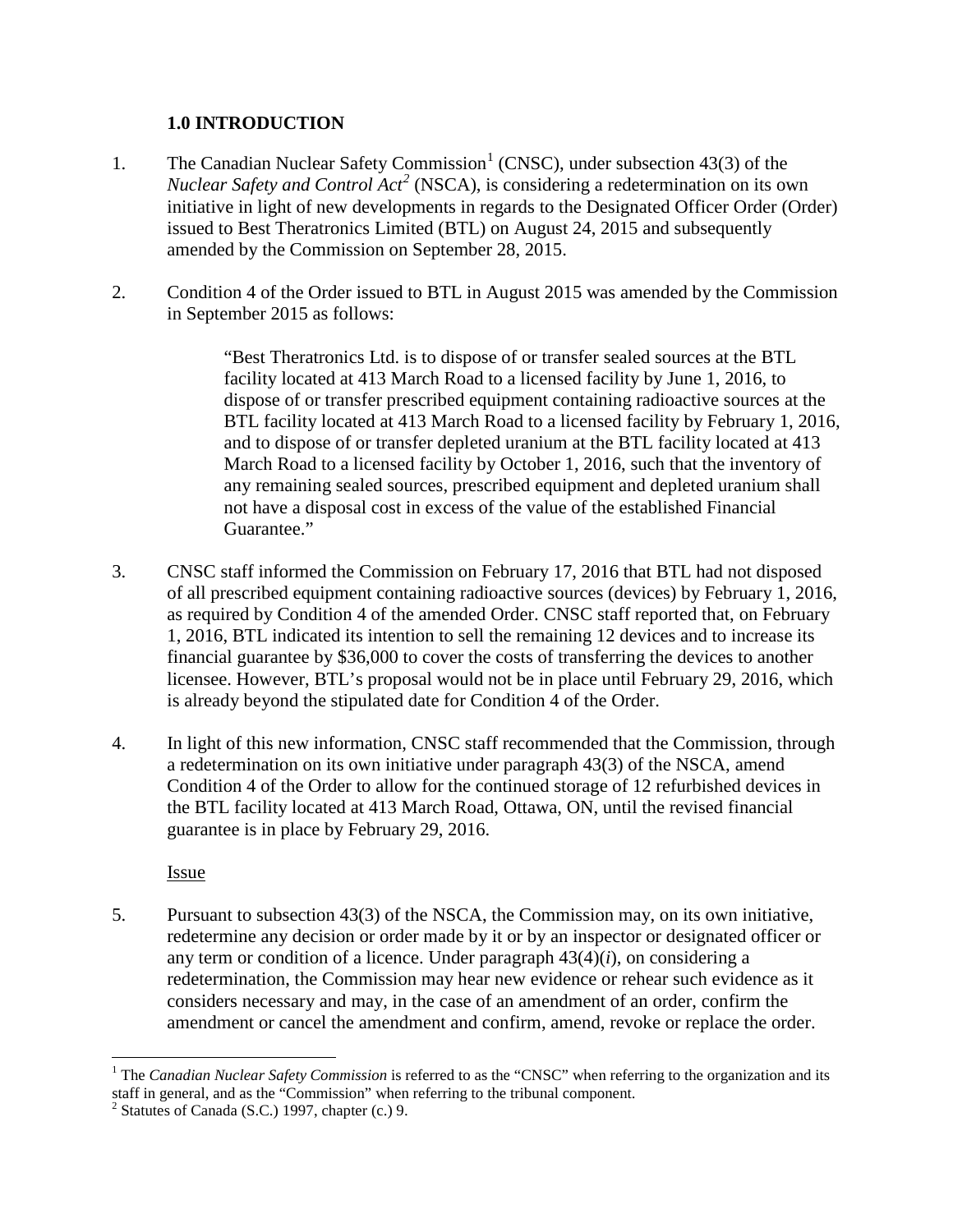6. Whereas Rule 31 of the *Canadian Nuclear Safety Commission Rules of Procedure*[3](#page-4-1)  provides that the Commission shall send a notice of redetermination to participants in the matter being redetermined, the Commission has varied this Rule pursuant to subrule 3(1) to ensure that the proceeding be dealt with as informally and expeditiously as the circumstances and considerations of fairness permit. In this instance, the only participant was BTL and the proposed redetermination accords with BTL's intended course of action respecting the Financial Guarantee and its remaining inventory The Commission will give notice and send a copy of its decision to BTL in due course.

### Panel

7. Pursuant to section 22 of the NSCA, the President of the Commission established a Panel of the Commission to review this matter. The Commission considered a written submission from CNSC staff (CMD 16-H106) and BTL (CMD 16-H106.1).

#### <span id="page-4-0"></span>**2.0 DECISION**

8. Based on its consideration of the matter, as described in more detail in the following sections of this *Record of Proceedings*,

the Commission, pursuant to paragraph 43(4)(*i*) of the *Nuclear Safety and Control Act*, amends on its own initiative the Order issued to Best Theratronics on September 28, 2015.

9. The Commission amends the Order as follows:

Condition 4: Best Theratronics Ltd. is to dispose of or transfer sealed sources at the BTL facility located at 413 March Road to a licensed facility by June 1, 2016, to dispose of or transfer prescribed equipment containing radioactive sources at the BTL facility located at 413 March Road to a licensed facility by **February 29, 2016**, and to dispose of or transfer depleted uranium at the BTL facility located at 413 March Road to a licensed facility by October 1, 2016, such that the inventory of any remaining sealed sources, prescribed equipment and depleted uranium shall not have a disposal cost in excess of the value of the established Financial Guarantee.

1

<span id="page-4-1"></span><sup>&</sup>lt;sup>3</sup> Statutory Orders and Regulations (SOR)/2000-211.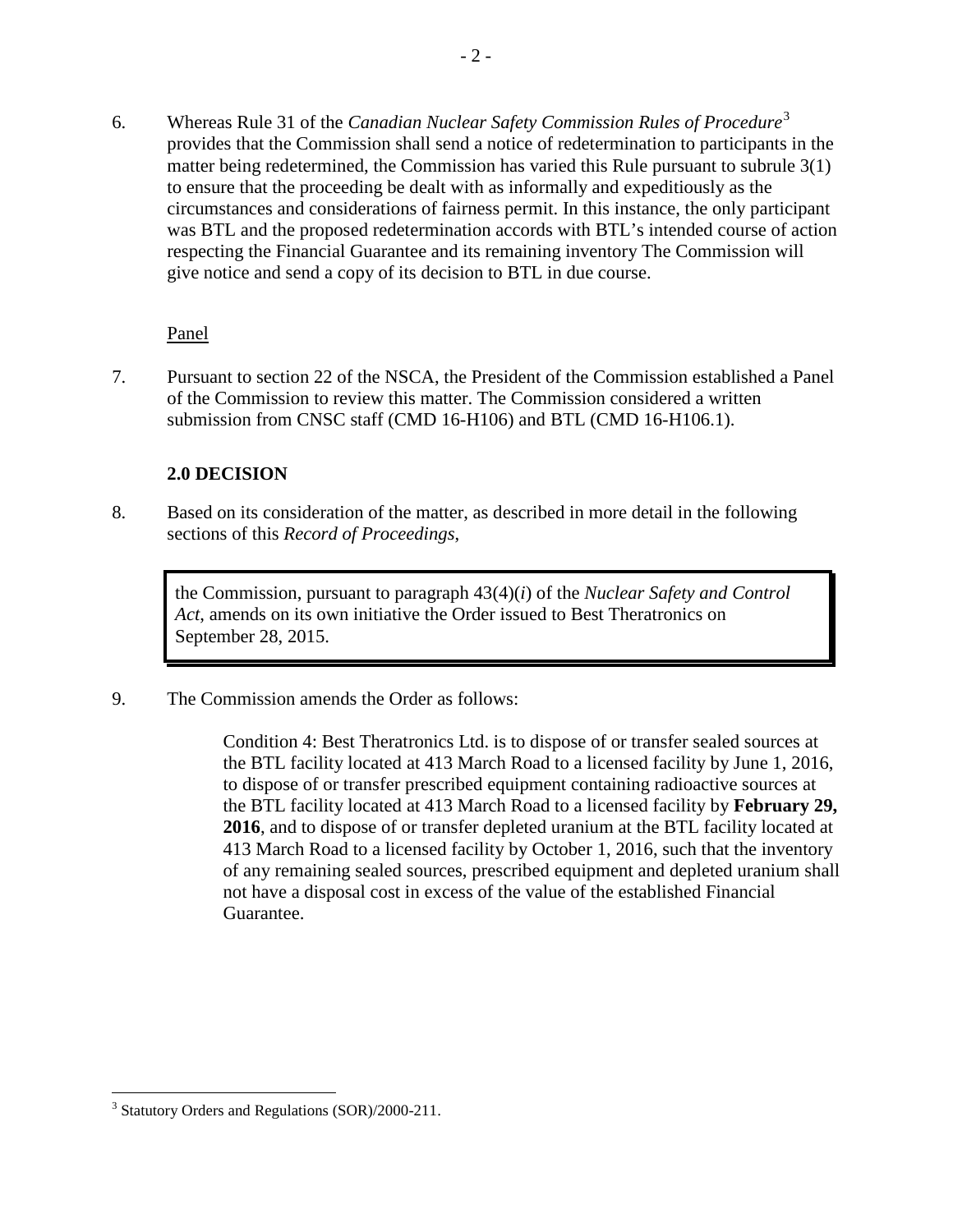#### <span id="page-5-0"></span>**3.0 ISSUES AND COMMISSION FINDINGS**

- 10. CNSC staff reported on the status of BTL's compliance with the Order, including BTL's progress on the disposal or transfer of sealed sources, prescribed equipment and depleted uranium (devices). CNSC staff also submitted that BTL has increased the value of its Letter of Credit for the Financial Guarantee from \$175,000 to \$200,000. CNSC staff reported that BTL intends to increase the Financial Guarantee by an additional \$36,000 to cover the costs for transfer of the devices. The proposed costs for transferring the 12 remaining devices were found by CNSC staff to be consistent with cost estimates provided for the BTL facility.
- 11. Because BTL's proposal would not be in place until February 29, 2016, which is beyond the stipulated date for Condition 4 of the Order, CNSC staff recommended that the Commission redetermine the Order and amend Condition 4 to allow for the continued storage of the 12 refurbished devices in the BTL facility located at 413 March Road, Ottawa, ON until February 29, 2016, the date by which the Financial Guarantee would be increased to \$236,000.

#### <span id="page-5-1"></span>**4.0 CONCLUSION**

- 12. The Commission has considered the information from CNSC staff and BTL. On February 1, 2016, BTL became non-compliant with Condition 4 of the Order for failure to dispose or transfer the 12 remaining refurbished devices. However, the Commission is satisfied that BTL's proposed increase to the Financial Guarantee is sufficient to cover the future decommissioning of the facility if BTL keeps the 12 refurbished devices. The Commission accepts the date by which the increase to the Financial Guarantee will be in place. The Commission is of the view that extending the date of Condition 4 to February 29, 2016 would not pose an unreasonable risk to the health, safety and security of people and the environment.
- 13. Therefore, the Commission amends the Order amended on September 28, 2015 in the manner described in paragraph 9 above.
- 14. With this decision, BTL continues to be non-compliant with Licence Condition 1.3 of its Nuclear Substance Processing Facility Operating Licence NSPFOL-14.00/2019. The Commission requests that BTL continue to fund its Financial Guarantee to the amount accepted by the Commission on March 27, 2015.